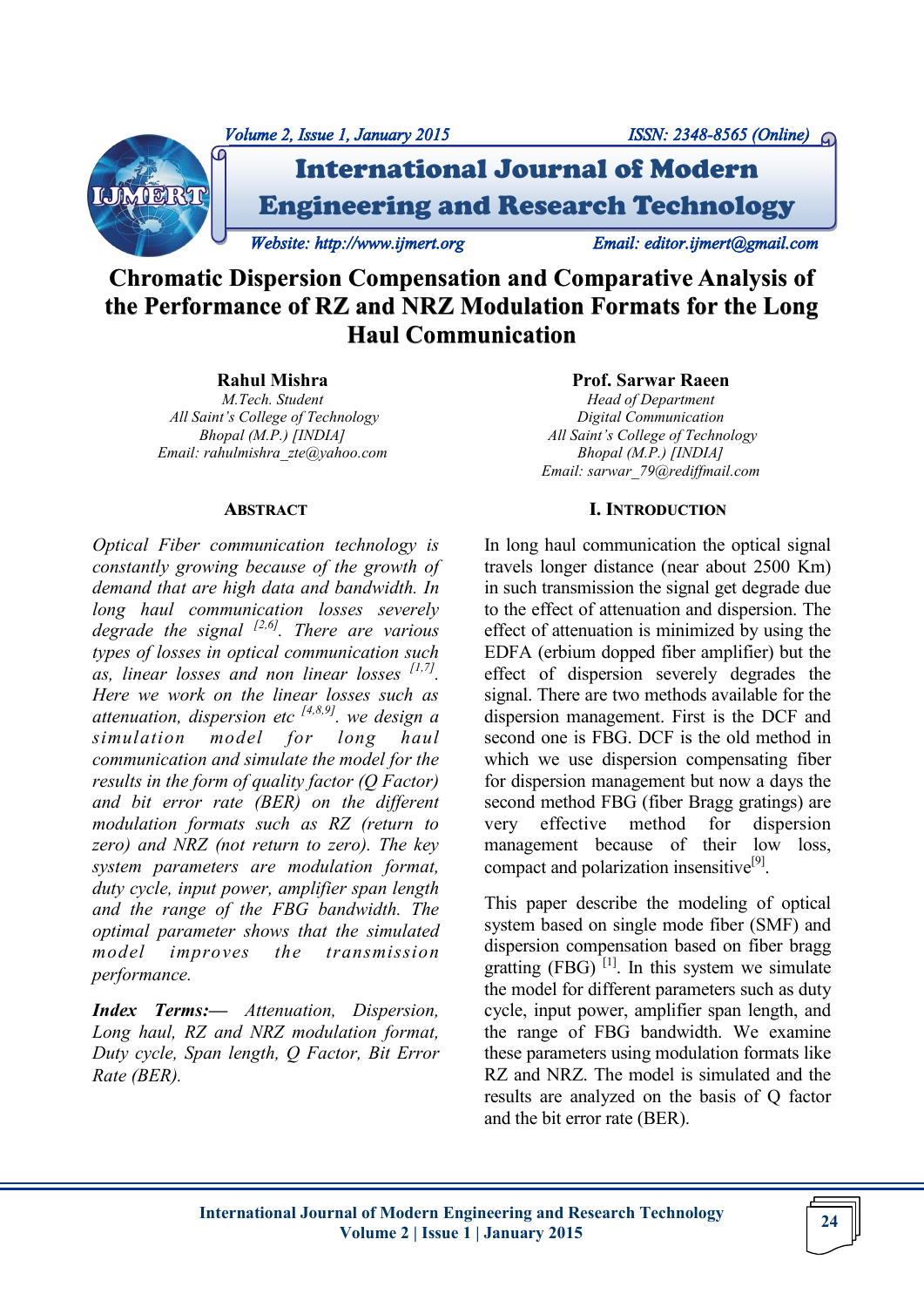#### **II. LOSSES IN OPTICAL COMMUNICATION**

There are many types of losses are present in optical fiber communication such as attenuation, dispersion, absorption losses, scattering losses but here we work on the attenuation and dispersion losses.

#### **III. ATTENUATION**

Signal attenuation in an optical fiber is defined as the decrease in light power during light propagation along an optical fiber. It is also known as fiber loss or signal loss in an optical fiber. It results in a reduction of power of light wave as it travels down the optical fiber, It determines the maximum repeater less separation between the transmitter and the receiver.

# **IV. DISPERSION**

Dispersion: "Spreading of optical pulses as they travel down the fiber" is known as dispersion. It is the time distortion of an optical signal that results from many discrete wavelength components travelling at different rates  $[4,8]$ . The dispersion leads to the degradation of the signal quality at the output end. It spreads the output pulse in the time domain and changes its shape so that it may merge into the succeeding or previous pulses. In a fiber three distinct types of dispersions are observed

- (i) Inter modal dispersion.
- (ii) Intra modal dispersion.
- (iii) Polarization mode dispersion.

In this paper we work on the chromatic dispersion also known as intramodel dispersion which occurs in long haul communication in single mode fiber.

# **V. INTRAMODEL OR CHROMATIC DISPERSION**

It is a pulse spreading that occurs within single mode fiber. It is also known as chromatic dispersion. It is caused by the dependence of the optical properties on wavelength. It limits both the bandwidth and the distance that information can be transmitted. Chromatic dispersion consists of two mechanisms:

- (a) Material Dispersion
- (b) Wave guide Dispersion
- (a) Material Dispersion: It is the pulse spreading due to dispersive properties of the material. Material dispersion is caused by the wavelength dependence of the silica's refractive index. Information carrying light pulse contains different wavelengths because a light source radiates light of a spectral width. So, the components of the pulse with different wavelengths will travel within the fiber at different velocities and will arrive at the fiber end at different times, causing the spread of the pulse.
- (b) Waveguide Dispersion: Waveguide dispersion is most significant in single mode fibers. An information carrying light pulse after entering in a single mode fiber is distributed between the core and cladding. Its major portion travels within the core, the rest within the cladding. Both portions propagate at different velocities. Since core and cladding have different refractive indexes, he pulse will spread because light is confined within the structure having different refractive indexes.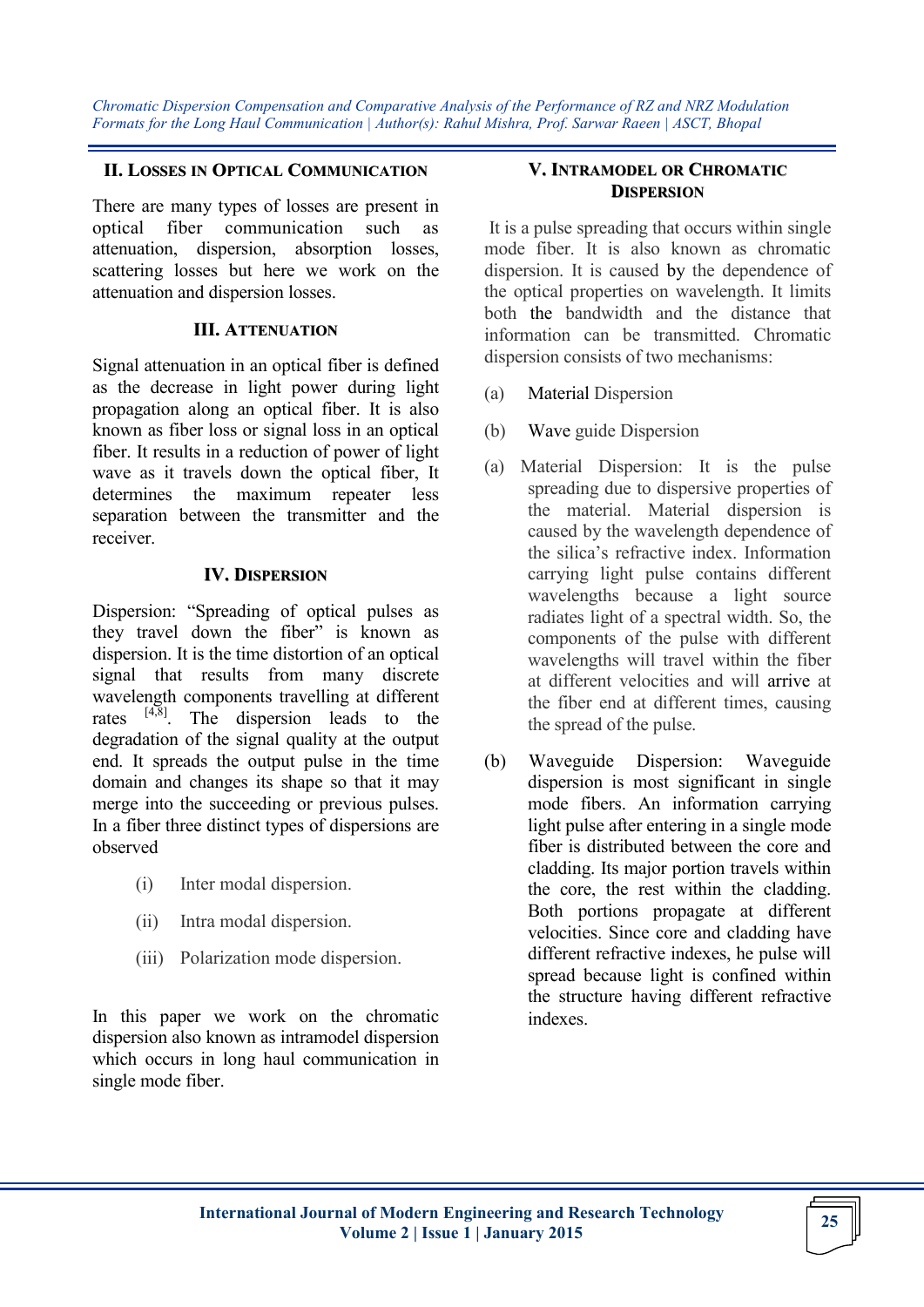# **VI. Experimental Set-Up**



*Figure 1: proposed Simulation Model*

Figure 1 shows the conceptual scheme of an experimental setup for a single mode fiber using FBG as a dispersion compensator. For the modulation of the input signal RZ/NRZ modulation schemes are employed. After passing the signal from the fiber the amplification is done by the EDFA. Received signals are very much dispersed so the signal is allowed to enter into the FBG which behaves as a compensator of the dispersed signal. And allowed to circulate into the loop for the higher distance passage. APD photo detector is use for converting the optical signal into the electrical signal.BER analyser is proposed at the final stage after passing through the Bessel filter. The complete simulation set of the proposed model is demonstrated below with the tabulated value of used parameters:

**Table 1 Parameters used in proposed simulation mode at 1550 nm**

| <b>PARAMETRES</b>                                                              | <b>VALUE</b>          |
|--------------------------------------------------------------------------------|-----------------------|
| Dispersion parameter of SMF (ps / nm/<br>km)                                   | 16.75                 |
| Dispersion slope of SMF ( $ps / nm^2 / km$ )                                   | 0.075                 |
| Attenuation coefficient of SMF (dB/km)                                         | 0.2                   |
| Effective core area of SMF $(\mu m^2)$                                         | 50                    |
| Nonlinear index-coefficient of SMF<br>$\left( \text{ nm}^2 / \text{W} \right)$ | $2.6 \times 10^{-20}$ |
| Bit rate (Gbit/s)                                                              | 10                    |
| Total distance of transmission (km)                                            | 2500                  |

#### **VII. RESULTS AND DISCUSSION**

The setup shown in the modulation is simulated with the help of the two different modulation coding technique so called RZ / NRZ technique. Different parameters are described in the table. The input power of the CW laser which is used as a source is set to -2, 0 and +2 distinct values.



*Figure 2: q factor v/s fiber length (power= -2dBm)*



*Figure 3: q factor v/s fiber length (power=0dBm)*

The minimum distance between the practical use of the two repeater is increased with the use of the FBG in the channel whose band width is fixed to 100GHz. By default the duty cycle of the of RZ modulation coding is set to 0.5. The performance of the system for the distinct modulation format is shown below: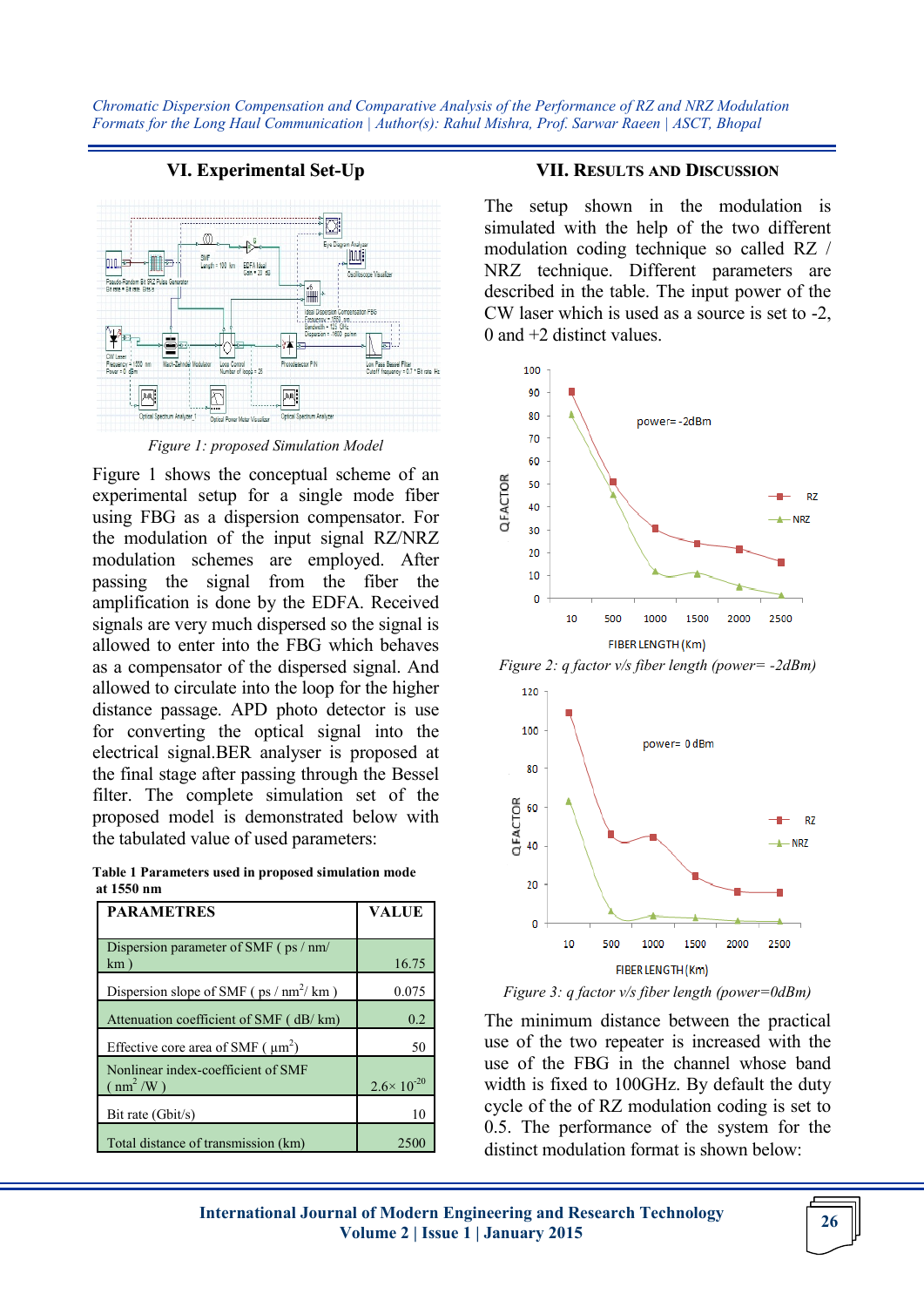

*Figure 4: q factor v/s fiber length (power= 2dBm)*

From all these figure(1, 2, 3) it is quite clear that the performance of the RZ modulation coding is better than that of the NRZ coding even at the different input power and the transmission distance, and also its quite clear that there is a large gap between the two technique. It is only two most significant property of the RZ technique that is the smaller inter-symbol interference and higher nonlinear tolerance than the signal modulated by NRZ.

# **VIII. OPTIMIZATION OF THE FBG BANDWIDTH**

FBG are suitable optical devices not only for wavelength selection elements of fiber lasers but also acts as a dispersion compensator. So particular reflection bandwidth is allowed to the FBG. The deep study of this band width is needed as in this bandwidth only the dispersion compensation takes place. The range of the FBG must be determined. Figure. 5 shows the experimental results that when the FBG bandwidth is from 30GHz to 50GHz, the system performs well. The reading at the different frequency ranging from the 20 to 130 GHz is taken from the experimental model. As the FBG is showing its excellent response to the 30, 40 GHz frequency range. Narrow FBG bandwidth could not reflect the signal effectively. That is to say the FBG bandwidth should be large enough to reflect the whole optical signal. But in practical engineering, the narrower bandwidth of FBG results in the

easier production and lower costs. The systematic relation between the quality factor and the FBG bandwidth is shown in the diagram given below:



*Figure 5: q factor v/s Bandwidth (GHz).*

*Comparison Between Original and Proposed System*



*Figure 6: Performance of two different systems.*

AS the figure 6 clearly demonstrates that the performance of the system improves very much with the increase in the length of the optical fiber. The obtained Q factor of the both of the system are plotted in the graph so that the clear difference them are notified.

#### **IX. CONCLUSION**

We have used the FBG in our proposed model although other dispersion compensation devices are also available. We have used device for the long haul communication compensation purpose. From the experimental analysis at the different input power it is clear